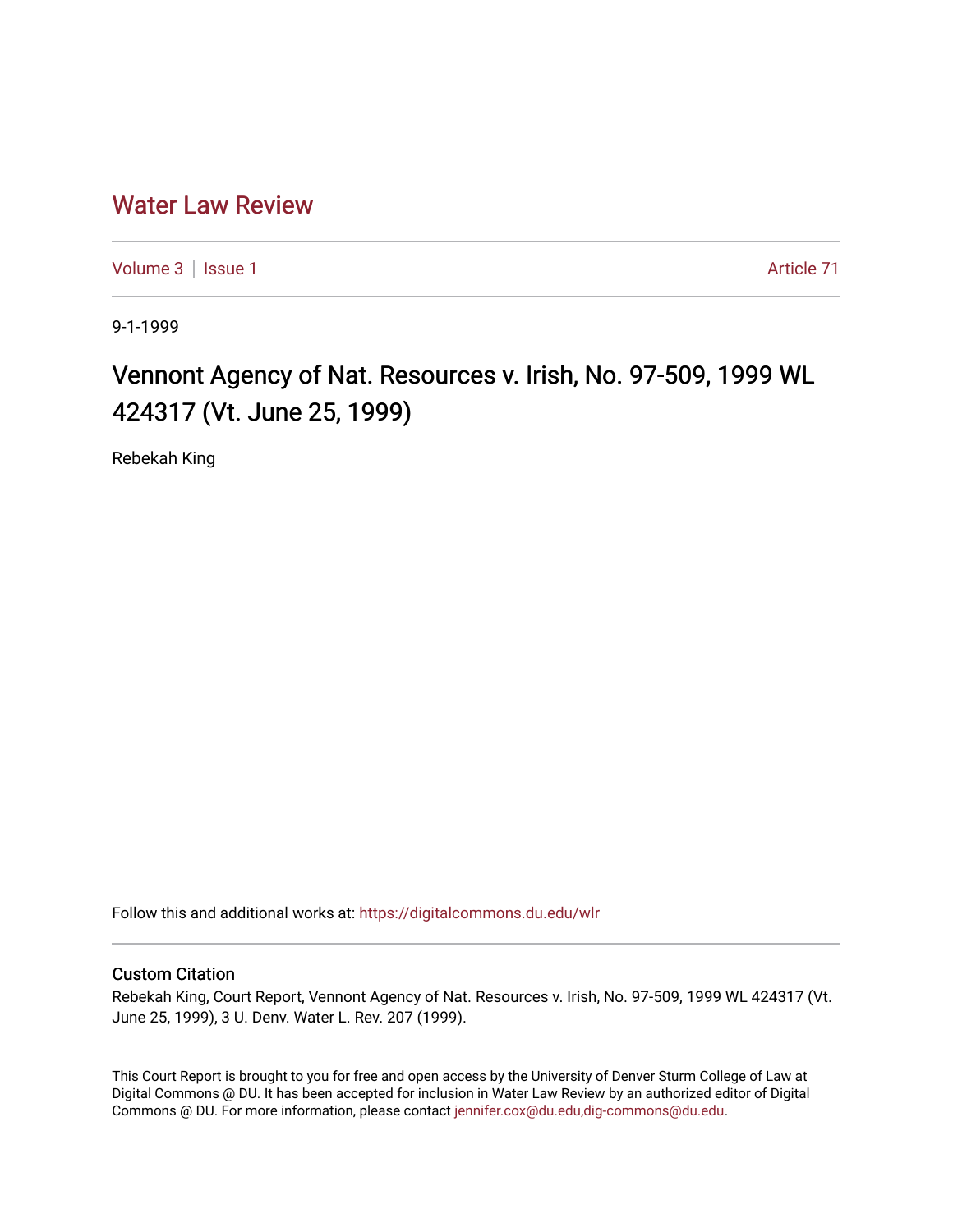## VERMONT

Vermont Agency of Nat. Resources v. Irish, No. **97-509, 1999** WL 424317 (Vt. June **25, 1999)** (holding that without sufficient factual findings, classifying excavation work as conditional or allowed as defined in the Vermont Wetland Rules is improper, and application of conditional penalties are not allowed).

Defendant-appellant Frank Irish ("Irish") owned a twenty-six acre parcel of land in South Burlington, Vermont ("City"). A wetland that appeared on Vermont's National Wetland Inventory ("NWI") maps was located in the middle of Irish's property. In February 1996, the Irish Development Corporation applied for a permit to build a subdivision on Irish's property. In March 1996, the City asked the Agency of Natural Resources ("Agency") to send a wetlands coordinator to visit the site. On site, the coordinator informed one of the development corporation's agents that the site included significant wetlands and required a conditional use determination ("CUD"). The coordinator also advised the corporation to hire a wetlands consultant.

Later that month, Irish began excavating a drainage ditch on the site. The ditch caused substantial erosion and discharged silt into a nearby stream. In April 1996, the same coordinator from the Agency visited the site in response to a complaint. After this visit, the City and the Agency sent notice of violation to the Development Corporation. In May 1997, the Secretary of the Agency found that Irish had failed to obtain a CUD before beginning excavation of the wetland, causing discharge into state waters. That same month, the city filed a complaint claiming Irish violated some of the zoning bylaws. The City's complaint was consolidated with the administrative order. Irish requested a hearing with the Environmental Court. The Environmental Court found that Irish had committed the violations. Irish appealed on six assertions.

First, Irish claimed he was not adequately notified about the need for a CUD. The Environmental Court found that the wetland was clearly shown on the NWI maps, and the Agency's coordinator notified the corporation of the need for a CUD in two follow-up letters. Since these determinations were not clearly erroneous, the Supreme Court of Vermont affirmed the lower court's decision that there was adequate notice.

Second, Irish argued that by law, the Water Resources Board should have evaluated the site to designate it as a significant, and therefore protected, wetland. Any wetland designated on a NWI map was a Class Two wetland, and all Class Two wetlands were considered significant. The supreme court affirmed the lower court's ruling that because all Class Two wetlands were significant, there was no need for the Water Resources Board to review each wetland separately.

Third, Irish noted that under the Vermont Wetlands Rules,